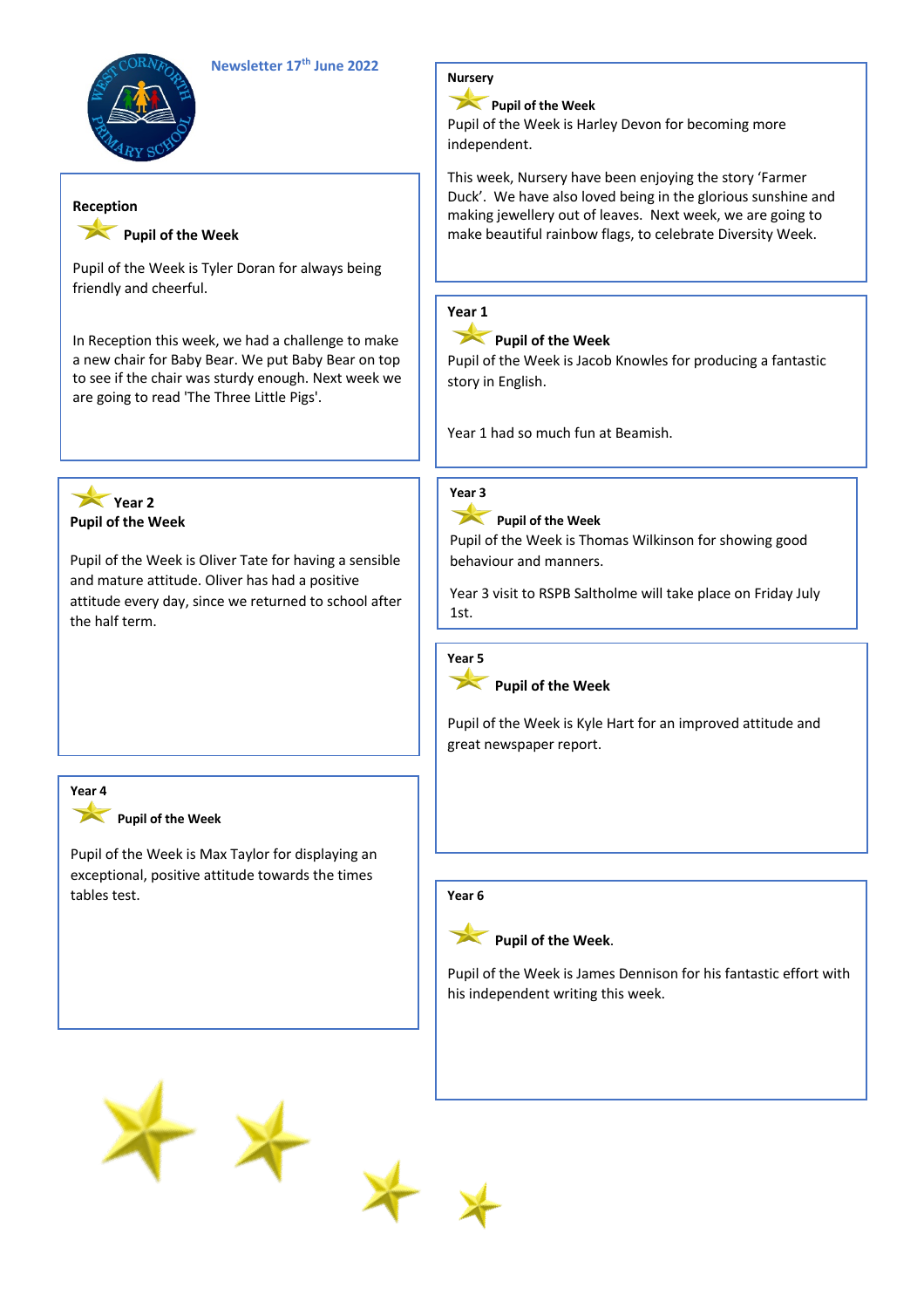# **School News**

# **Staffing September 2022**

Ducklings- Mrs Allan, Miss Dunkeld, Miss Littley and Miss Richardson Nursery- Miss King and Miss Lamb Miss Fawcett and Miss Landers Reception- Mrs L Smith and Mrs J Smith Year 1- Miss Crampton and Mr Hay Year 2- Miss Cameron Miss Cowe and Mr Gough Year 3- Miss Gregg and Mrs Ferguson Year 4- Miss Prosser and Mrs O' Sullivan Year 5- Miss Hird and Mrs Brown (Miss Harrison support) Year 6- Miss Denham and Mrs Goldsmith Mr Whitelock- P.E Coach Mr Gough- Creative Arts Lead Mrs Miller- Wellbeing

## **Class Visits**

3-year-old Nursery visit to Hall Hill Farm 5th July 2022 - £16.50 Please pay school visit money via Parent Pay. Thank you.

## **Dates:**

#### **EYFS Specific**

- Rec-Y1 Transition Meeting Thursday 30<sup>th</sup> June 3.20pm
- Nursery to Reception Transition Meeting Wednesday 6<sup>th</sup> July 3.20pm
- Reception visit to Hartlepool Navy Museum Tuesday 12th July
- Nursery and Reception Graduation Friday  $15<sup>th</sup>$  July 2pm
- EYFS Sports Day Monday 18<sup>th</sup> July 1.30pm

#### **Year 6 Transition Dates**

- Transition Days Update (more information/letters to follow from the secondary schools):
- Whitworth Park: Wednesday 22nd June
- Sedgefield: Monday 4th/Tuesday 5th July
- Ferryhill (FBEC): Wednesday 13th July
- If you have any further queries, after receiving the letter, please message Miss Denham on Class Dojo.

#### **Dates for your diary (Y6 Parents)**

- Leavers' afternoon Our own 'Westonbury Festival' Tuesday 19th July, for Y6 children only
- Leavers' performance Wednesday 20th July, 10:00am

#### **Whole school dates**

- Football Family Fundraiser Tuesday 5<sup>th</sup> July 4pm-6pm
- Reports will be emailed to parents Tuesday  $12<sup>th</sup>$  July
- Year 1 to Year 6 Sports Afternoon will take place  $14<sup>th</sup>$  July
- End of year progress meeting for parents will take place Monday  $18<sup>th</sup>$  July

Robinwood Wednesday  $29<sup>th</sup>$  June - Friday  $1<sup>st</sup>$  July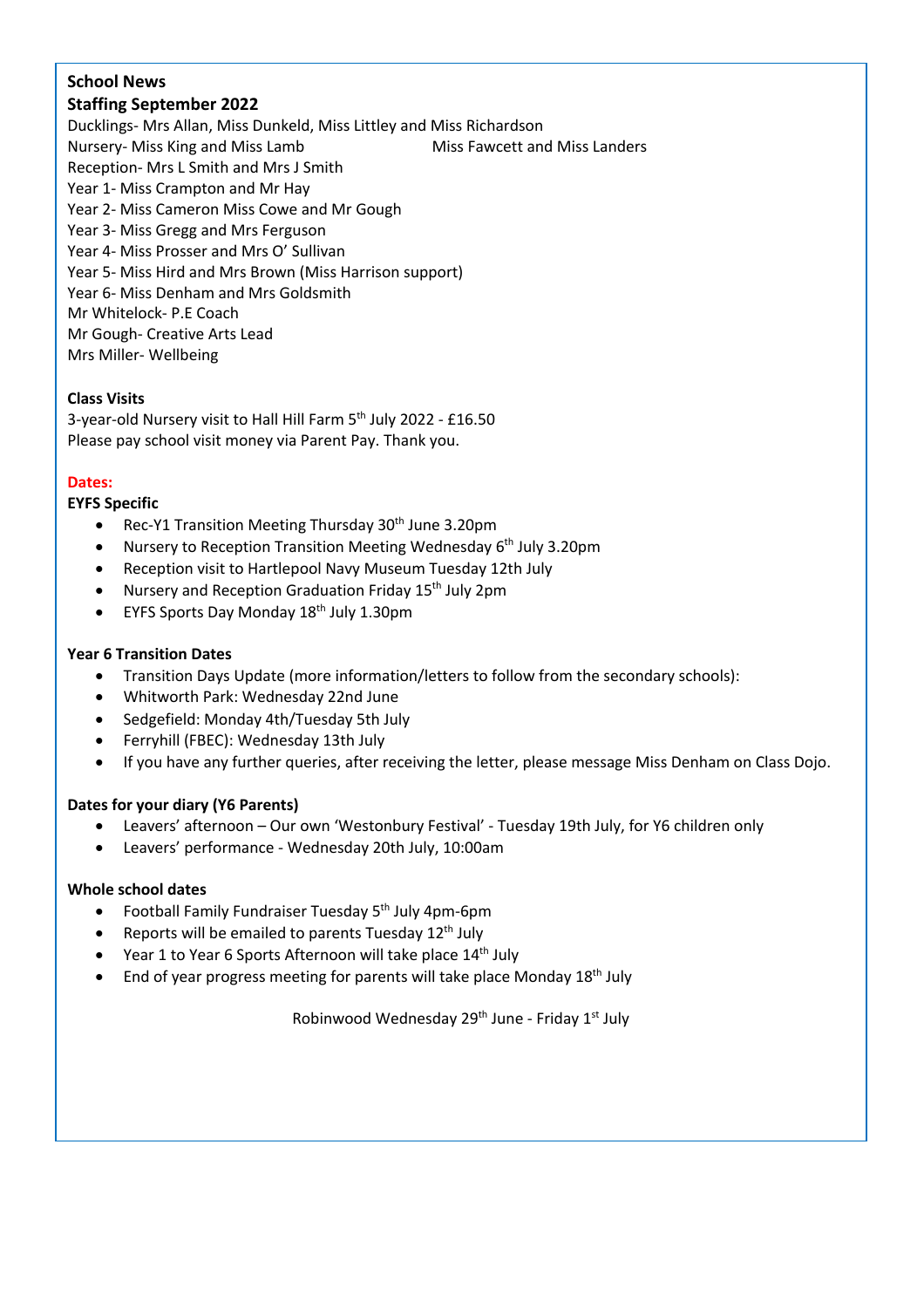#### **Year 1 Phonic Test**

Well done KS1. You have completed the phonics test to a very high standard!

#### **Mr. Whitelock's Sports Superstars**

#### **Year 6:**

Aaliyah Ferguson Nicholas Sargent **Year 5:** Holly Holohan Lexi Bartlett **Year 4:** Harley Clarke Elizabeth Snowden **Year 3:** Aaleyah Clarke Archie Braithwaite **Year 2:** Jimmy Armstrong Maddie Mitford **Year 1:** Charlie Austin

Amarii Makonza

**Rec:** Mia Alliston Aria Cain



#### **West Cornforth Podcast**

Check out our Whispers Around West Cornforth Primary School podcast to hear about what has been going on around school this week.

# Podcasts can be found on the school website. **Whispers**

# **Mr Gough's <b>T** Music Maestros **T**

**Year 2** Elliott Parkinson Luna Blackett **Year 3** Edward Dennison Maddison Hart **Year 4** Isabelle Howe Delaney King **Year 5** Layla-Mae Powers Kyle Hart **Year 6** Georgia Powers Francesca Seargent